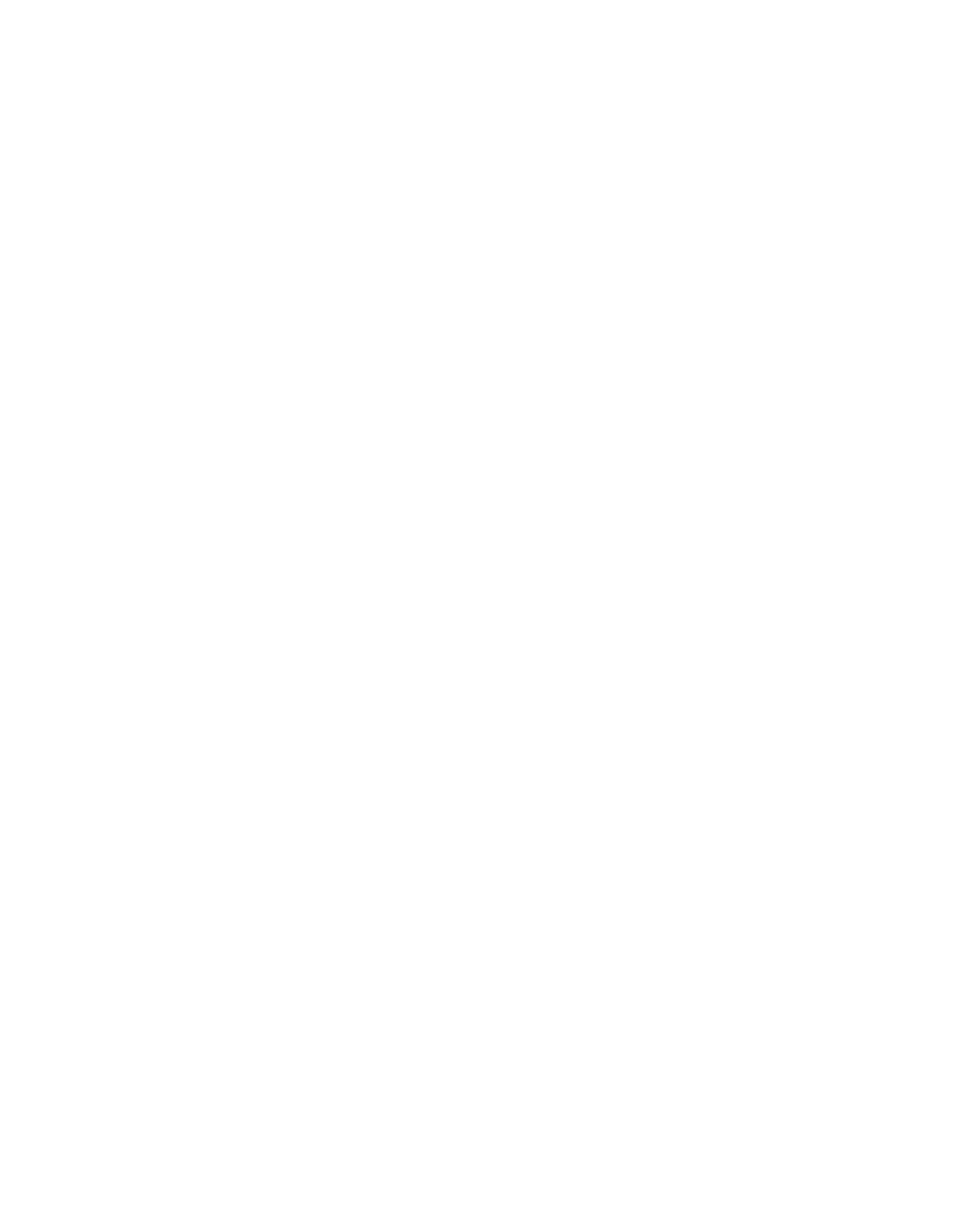# Experimental Demonstration of Multi-Pilot Aided Carrier Phase Estimation for DP-64QAM and DP-256QAM

Milutin Pajovic<sup>1</sup>, David S. Millar<sup>1</sup>, Toshiaki Koike-Akino<sup>1</sup>, Robert Maher<sup>2</sup>, Domaniç Lavery<sup>2</sup>, Alex Alvarado<sup>2</sup>, Milen Paskov<sup>2</sup>, Keisuke Kojima<sup>1</sup>, Kieran Parsons<sup>1</sup>, Benn C. Thomsen<sup>2</sup>, Seb J. Savory<sup>2</sup> and Polina Bayvel<sup>2</sup>

(1) Mitsubishi Electric Research Labs., 201 Broadway, Cambridge, MA, 02139, USA, pajovic@merl.com (2) Optical Networks Group, University College London (UCL), Torrington Place, London, WC1E 7JE, UK

*Abstract We present a statistical inference based multi-pilot aided CPE algorithm and analyze its performance via simulations. We experimentally verify LDPC coded back-to-back performance using 10 GBd DP-64QAM and DP-256QAM modulation, with transmitter and receiver linewidths of 100 kHz.*

## **Introduction**

The need to increase spectral efficiency in coherent optical transmission systems has led to significant interest in high order quadrature amplitude modulation (QAM) formats. One of the difficulties associated with dense modulation formats is their sensitivity to phase noise, and carrier phase estimation (CPE) has become an increasing problem. Blind CPE algorithms, such as the Viterbi and Viterbi algorithm<sup>1</sup>, are unsuitable for systems employing dense modulation formats. Consequently, a variety of approaches for CPE have been proposed. The blind phase search (BPS) algorithm<sup>2</sup> provides excellent performance but at very high computational cost. Alternatively, low complexity feedback only decision-directed CPE  $(DD-CPE)^3$  requires sequential processing on a symbol-by-symbol level. A two-stage approach $4$ has been studied recently, first coarsely estimating the phase with one algorithm and then after phase unwrapping refining the estimates with a more accurate method. Machine learning methods such as particle filtering<sup>8</sup> for amplitude and phase noise estimation have also been recently explored.

In this paper, we analyze the performance of our recently proposed multi-pilot aided CPE algorithm<sup>6</sup>. This method is based on statistical inference, is of moderate complexity, and is suitable for block-based parallel implementation in hardware. We test this method with DP-64QAM and DP-256QAM via simulations and experiments.

### **Multi-Pilot CPE Algorithm**

We assume all channel impairments except phase noise are compensated and the received signal at discrete time  $n$  is given by

$$
y_n = x_n e^{j\theta_n} + v_n, \ v_n \sim \mathcal{CN}(0, \sigma^2), \qquad (1)
$$

where  $x_n$  is the transmitted symbol,  $\sigma^2$  is the variance of the additive Gaussian noise and  $\theta_n$  is the phase noise modeled as a Wiener process, i.e.,

$$
\theta_n - \theta_{n-1} \sim \mathcal{N}(0, \sigma_p^2), \quad \sigma_p^2 = 2\pi \Delta \nu T_s, \quad (2)
$$

where  $\Delta \nu$  is the combined laser linewidths and  $T_s$ is the symbol duration.

The pilot symbols aiding CPE are uniformly inserted into the data sequence every  $N$  information symbols. The multi-pilot CPE algorithm estimates the phase of an information symbol by employing  $K$  pilots preceding and  $K$  pilots following that symbol. An example for  $K = 2$  is shown in Fig. 1, where CPE of information symbols between pilots  $p_2$  and  $p_3$  is performed with the aid of pilots  $p_1, p_2, p_3$  and  $p_4$ .

A block diagram of the multi-pilot CPE algorithm is shown in Fig. 2. The algorithm starts with approximating the posterior distribution  $p(\theta_{p_k}|x_{p_k},y_{p_k})$  of the phase of each pilot with Gaussian distribution whose mean  $\mu_{p_k}$  is the maximum likelihood phase estimate and the variance  $\sigma_{p_k}^2$  is approximated as an observed Fisher information<sup>5</sup>. The initial phase estimates are then smoothed by accounting for phase noise statistics (2). This is achieved by processing the posteriors  $p(\theta_{p_k}|x_{p_k},y_{p_k}),\ k\ =\ 1,\ldots,2K,$  through a Kalman filter, yielding means and variances of Gaussian posteriors of pilot symbol phases. We note that  $2K = 4$  has been used in this paper, minimizing delay and complexity in the Kalman filter.

The phase  $\theta_n$  of the *n*-th information symbol in a block is Gaussian distributed, with mean  $\mu_n$  which is directly evaluated from the Gaussian

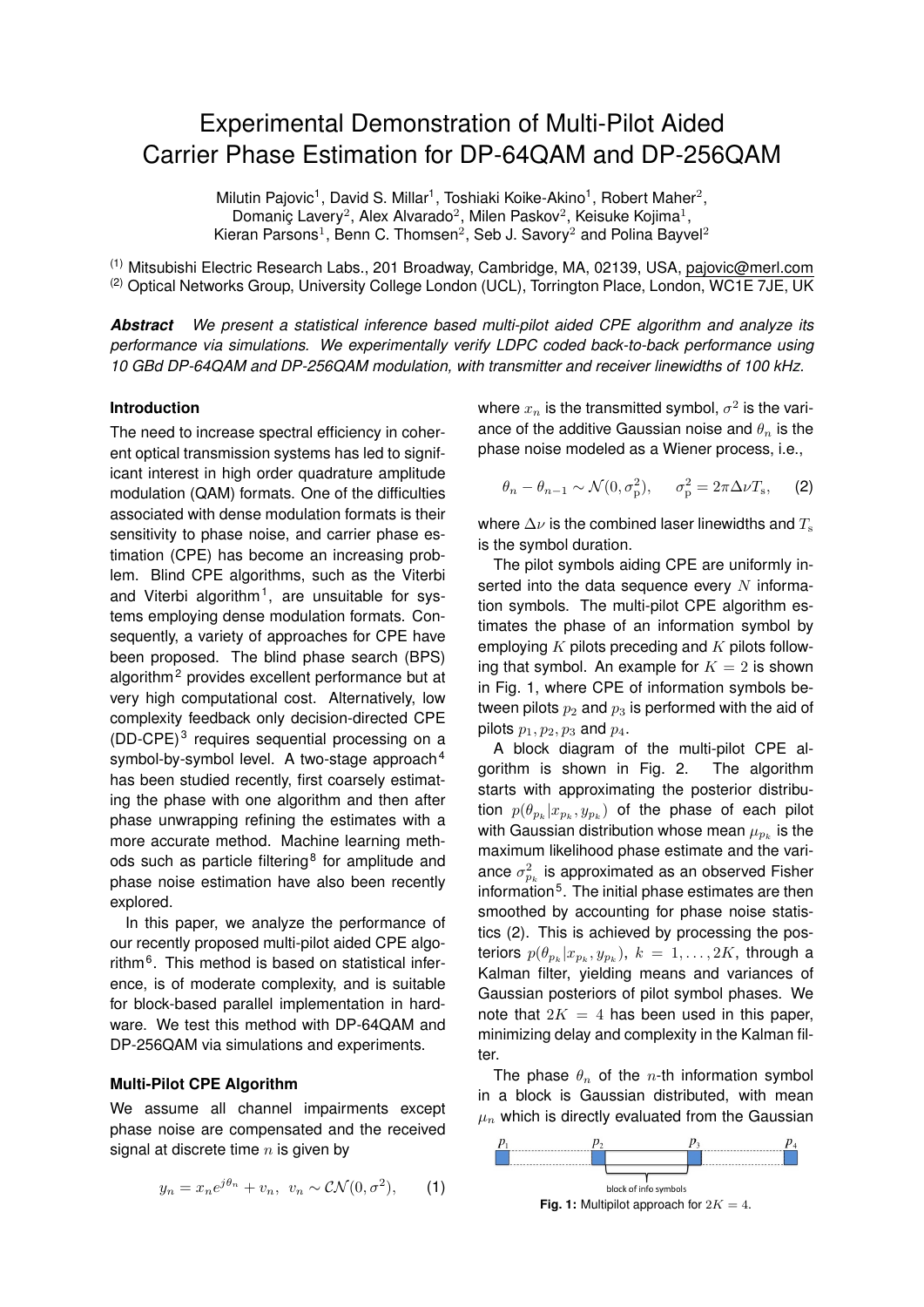

Fig. 2: Block diagram of the CPE of an information block aided with 2K pilots.

posteriors corresponding to pilots  $p_K$  and  $p_{K+1}$ . These means are initial phase estimates and are refined by employing the Expectation Maximization (EM) algortihm on each symbol separately in parallel. The EM routine for the  $n$ -th information symbol is initialized with  $\hat{\theta}_n^{(0)} = \mu_n.$  The  $k$ -th iteration evaluates the likelihood  $p(x_n|y_n,\hat{\theta}_n^{(k-1)})$  given the phase estimate  $\hat{\theta}_n^{(k-1)}$  from the previous iteration. The phase  $\hat{\theta}_n^{(k)}$  is then updated from the expected value of the transmitted symbol and the received signal  $y_n$ . Two iterations of the EM algorithm were used. Finally, the phase estimates were filtered with a moving average FIR filter.

## **Simulation**

We simulated the variation of required signal-tonoise ratio (RSNR) to achieve a target BER of 10<sup>−</sup><sup>2</sup> . An additive Gaussian white noise (AWGN) channel was used, with purely Lorenzian phase noise. A comparison is made between the algorithm presented in this work, and the decisiondirected carrier phase estimation (DD-CPE) algorithm described in $3$ .





We note that the DD-CPE operates on a symbolby-symbol basis, and is unsuitable for hardware implementation due to the requirement of symbol rate feedback. The results of these simulations are shown in Fig. 3 and 4 for, respectively, 64QAM and 256QAM. The RSNR corresponding to the AWGN channel is also indicated in the figures. As can be observed, when 64QAM is used, the proposed method with pilot insertion ratio (PIR) of 1% outperforms the DD-CPE. However, when 256QAM is used, a PIR of 2% is needed to achieve acceptable performance in the considered range of  $\Delta \nu T_s$ .



**Fig. 4:** RSNR to achieve target BER of 10−<sup>2</sup> for 256QAM.

#### **Experimental Validation**

CPE performance was then validated experimentally in a back-to-back configuration for DP-64QAM and DP-256QAM at 10 GBd. The experimental setup used is shown in Fig. 6. A pair of digital-to-analog convertors (DACs) operating at 20 GSa/s were used to generate 64QAM and 256QAM signals at 10 GBd, including 1% pilot symbols. These signals were filtered with a rootraised cosine (RRC) filter with a roll-off factor of 0.1%. After amplification, these signals were applied to an I/Q modulator operating in the linear regime. The optical carrier was generated by an external cavity laser, with a linewidth of 100 kHz. Polarization-multiplexing was emulated passively in the optical domain with a polarization sensitive delay. Noise loading was performed by coupling in a variable power source of amplified spontaneous emission (ASE) noise. A discrete component coherent receiver was used with a bandwidth of 70 GHz, while the local oscillator was an ECL with linewidth of 100 kHz. Quantization was performed using a oscilloscope with 63 GHz bandwidth and 160 GSa/s. Post-processing was then performed offline.